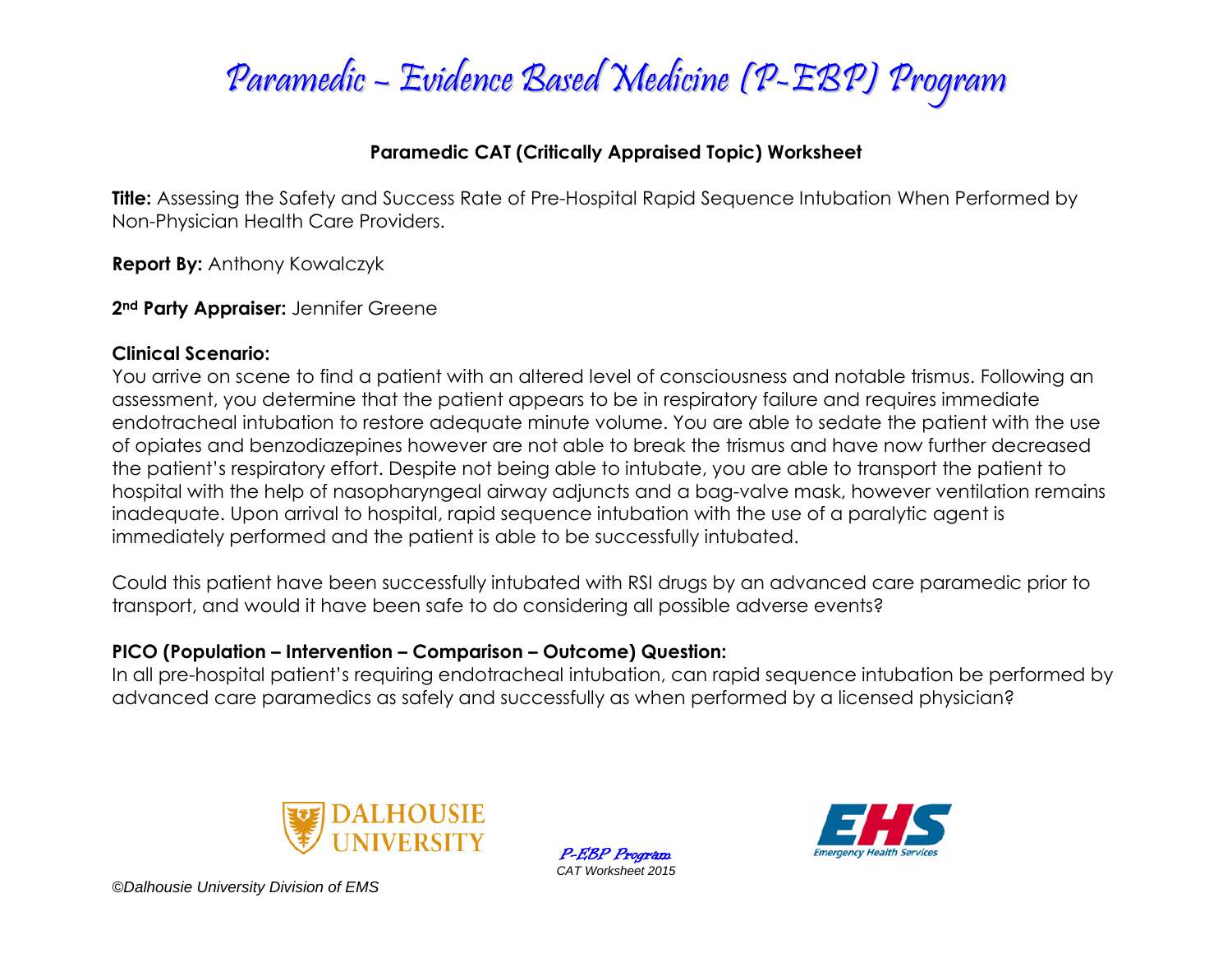### Paramedic – Evidence Based Medicine (P-EBP) Program

#### **Search Strategy:**

(Paramedic OR EMS OR Pre-Hospital OR Out-of-hospital) AND (RSI OR "Rapid sequence intubation" OR intubation)

#### **Search Outcome:**

1484

#### **Relevant Papers:**

| AUTHOR, DATE    | POPULATION:<br>SAMPLE                                                            | <b>DESIGN (LOE)</b>                  | <b>OUTCOMES</b>                                                                                                                                                                                                                                                                  | <b>RESULTS</b>                                                                                                                                                                                                                                                                                                                                                                                                                                                                                                                            | STRENGTHS/<br>WEAKNESSES                                                                                                                                                                                                                                                                                                                                                                                                                                           |
|-----------------|----------------------------------------------------------------------------------|--------------------------------------|----------------------------------------------------------------------------------------------------------------------------------------------------------------------------------------------------------------------------------------------------------------------------------|-------------------------------------------------------------------------------------------------------------------------------------------------------------------------------------------------------------------------------------------------------------------------------------------------------------------------------------------------------------------------------------------------------------------------------------------------------------------------------------------------------------------------------------------|--------------------------------------------------------------------------------------------------------------------------------------------------------------------------------------------------------------------------------------------------------------------------------------------------------------------------------------------------------------------------------------------------------------------------------------------------------------------|
|                 | <b>CHARACTERISTICS</b>                                                           |                                      |                                                                                                                                                                                                                                                                                  |                                                                                                                                                                                                                                                                                                                                                                                                                                                                                                                                           |                                                                                                                                                                                                                                                                                                                                                                                                                                                                    |
| Fouche PF. 2017 | A total of 83 previously<br>completed studies were<br>included in this analysis. | Systemic review<br>and meta-analysis | This systemic review<br>compared first pass<br>intubation success<br>rates, intubation<br>success rates<br>regardless of number<br>of attempts, and<br>number of adverse<br>reactions associated<br>with RSI by both<br>physician and non-<br>physician healthcare<br>personnel. | There was a 2% difference<br>in successful intubation<br>proportion for physicians<br>versus non-physicians, 99%<br>(95% confidence interval<br>[CI] 98% to 99%) versus<br>97% (95% CI<br>95% to 99%). A 10%<br>difference in first-pass<br>rapid sequence<br>intubation success was<br>noted between physicians<br>versus<br>non-physicians, 88% (95%<br>CI 83% to 93%) versus 78%<br>(95% CI 65% to 89%). For<br>airway trauma,<br>bradycardia, cardiac<br>arrest, endobronchial<br>intubation, hypertension,<br>and hypotension, lower | As a systemic-review<br>and meta-analysis,<br>this study had a large<br>sample size and<br>appears to be a<br>trustworthy source of<br>information.<br>However, although it<br>included many<br>paramedics, the term<br>non-physician is<br>broad and could<br>include other fields<br>such as RN or RT. Also,<br>EMS is difficult to<br>generalize as the<br>level of training varies<br>highly from region to<br>region. Perhaps the<br>level of training of the |





*©Dalhousie University Division of EMS*

P-EBP Program *CAT Worksheet 2015*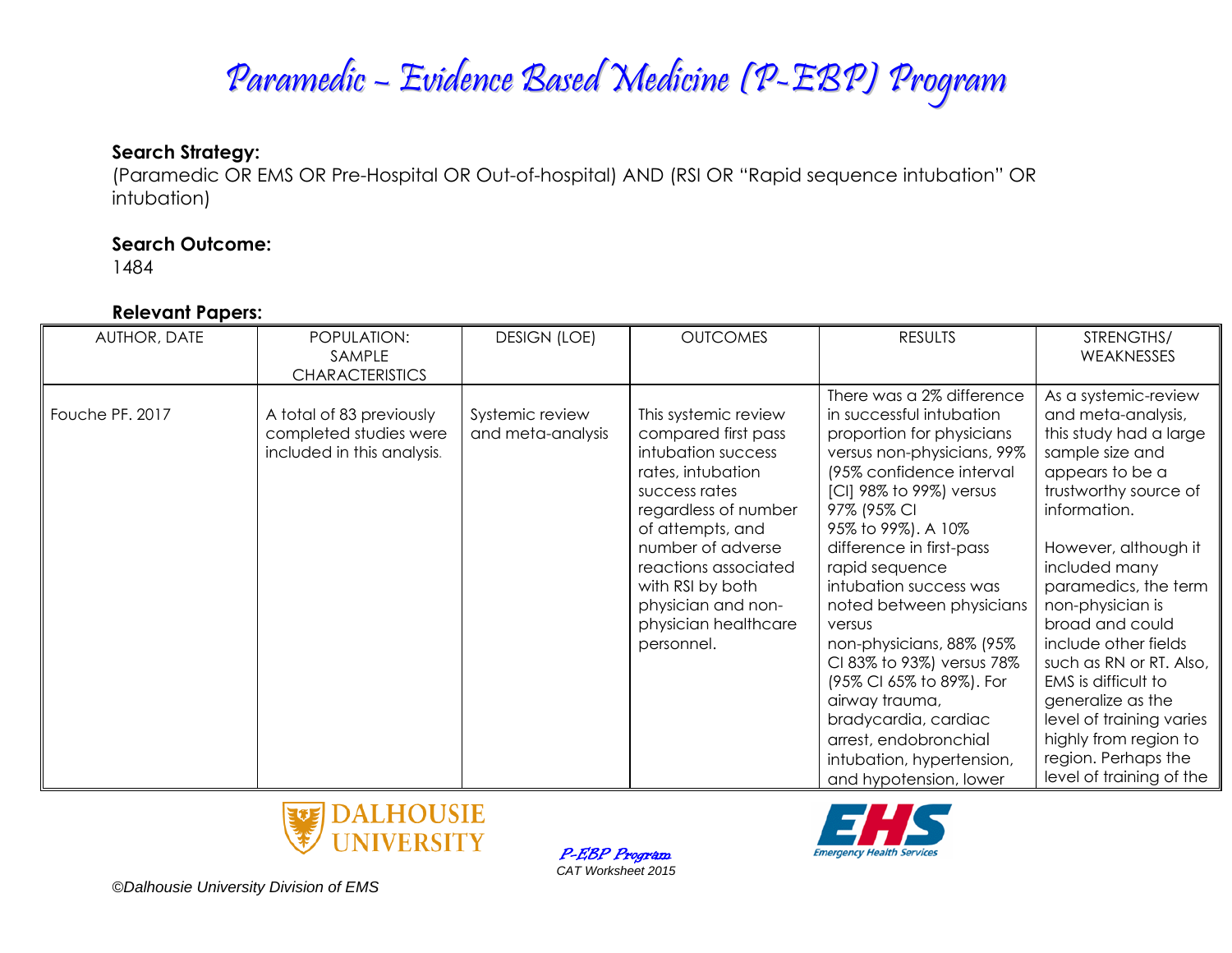# Paramedic – Evidence Based Medicine (P-EBP) Program

|                   |                                                                                                                                           |               |                                                                                                                                                                                                                                                                                                                                                                                                            | prevalence of adverse<br>events was noted for<br>physicians. However, non-<br>physicians had a lower<br>prevalence of hypoxia<br>and esophageal<br>intubations. Similar<br>proportions<br>were noted for pulmonary<br>aspiration and emesis.                                                                                                                                                                                                                                                                                                                                                                                  | "non-physicians"<br>involved does not<br>reflect the same level<br>of care provided by<br>your local EMS<br>system.                                                                                                     |
|-------------------|-------------------------------------------------------------------------------------------------------------------------------------------|---------------|------------------------------------------------------------------------------------------------------------------------------------------------------------------------------------------------------------------------------------------------------------------------------------------------------------------------------------------------------------------------------------------------------------|-------------------------------------------------------------------------------------------------------------------------------------------------------------------------------------------------------------------------------------------------------------------------------------------------------------------------------------------------------------------------------------------------------------------------------------------------------------------------------------------------------------------------------------------------------------------------------------------------------------------------------|-------------------------------------------------------------------------------------------------------------------------------------------------------------------------------------------------------------------------|
| Lossius, HM. 2012 | A total of 58 previously<br>conducted studies were<br>included in this analysis.<br>Inclusion criteria was<br>pre-hospital ETI in adults. | Meta-analysis | This meta-analysis<br>assessed for rates of<br>both successful and<br>failed intubations<br>(regardless of number<br>of attempts) by both<br>physician and non-<br>physician healthcare<br>providers. All<br>physicians had access<br>to RSI drugs whereas<br>Non-physicians were<br>further broken down<br>into groups based on<br>their access to RSI or<br>facilitated intubation<br>via just sedation. | Median success rate was<br>0.905 (0.491, 1.000). In a<br>weighted linear regression<br>analysis, physicians as<br>providers were<br>significantly associated<br>with increased success<br>rates, $0.092$ ( $P = 0.0345$ ). In<br>the non-physician group,<br>the use of drug-assisted<br>intubation significantly<br>increased the success<br>rates. All physicians had<br>access to traditional rapid<br>sequence induction (RSI)<br>and, comparing these to<br>non-physicians using<br>muscle paralytics or a<br>traditional RSI, there still<br>was a significant<br>difference in success rate<br>in favor of physicians, | This meta-analysis<br>had a very large<br>sample size of 58<br>studies totalling<br>15,398 pre-hospitally<br>intubated patients.<br>This study has the<br>same EMS<br>generalizability issues<br>as the previous study. |



P-EBP Program *CAT Worksheet 2015*

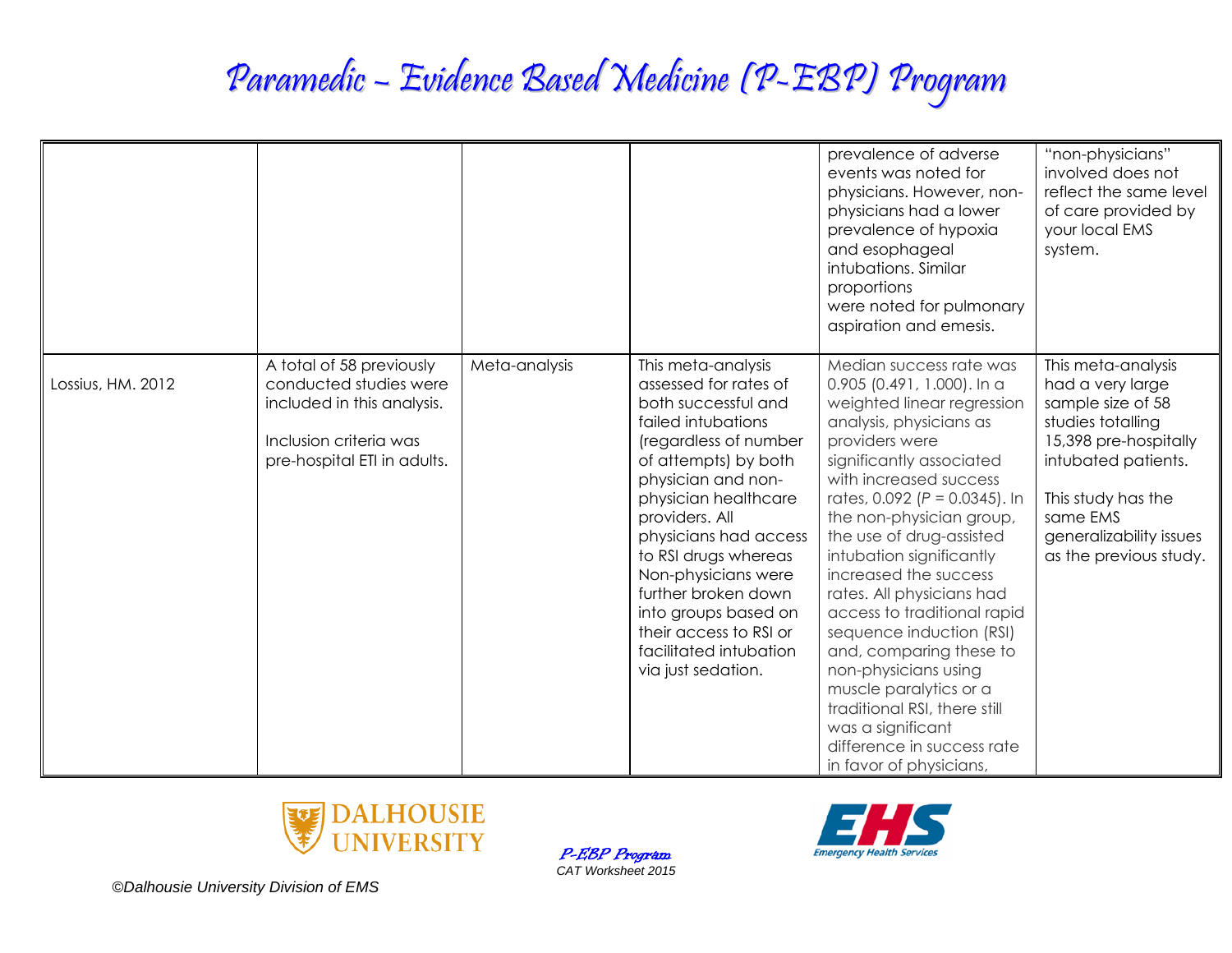## Paramedic – Evidence Based Medicine (P-EBP) Program

|     |     |     |     | 0.991 and 0.955,<br>respectively $(P = 0.047)$ . |     |
|-----|-----|-----|-----|--------------------------------------------------|-----|
| N/A | N/A | N/A | N/A | N/A                                              | N/A |

**Consider:** When considering only the patients who were intubated via RSI, both meta-analysis studies found slightly higher success rates and fewer failed intubations when performed by a trained physician. Fewer adverse effects were generally associated with intubation performed by physicians. First-pass success rates were found to be especially low when performed by non-physicians when compared to physicians.

**Clinical Bottom Line:** Both studies found physicians to be more successful at RSI by rates of 2% and 3% respectively. In general, more adverse effects were associated with non-physician performed RSI.

In a separate finding, we can compare the intubation success rates of RSI versus facilitated intubation by nonphysicians as found in analysis by HM Lossius. If we do this, we find that RSI is 16% more successful than facilitated intubation attempts even when performed by non-physicians.



P-EBP Program *CAT Worksheet 2015*